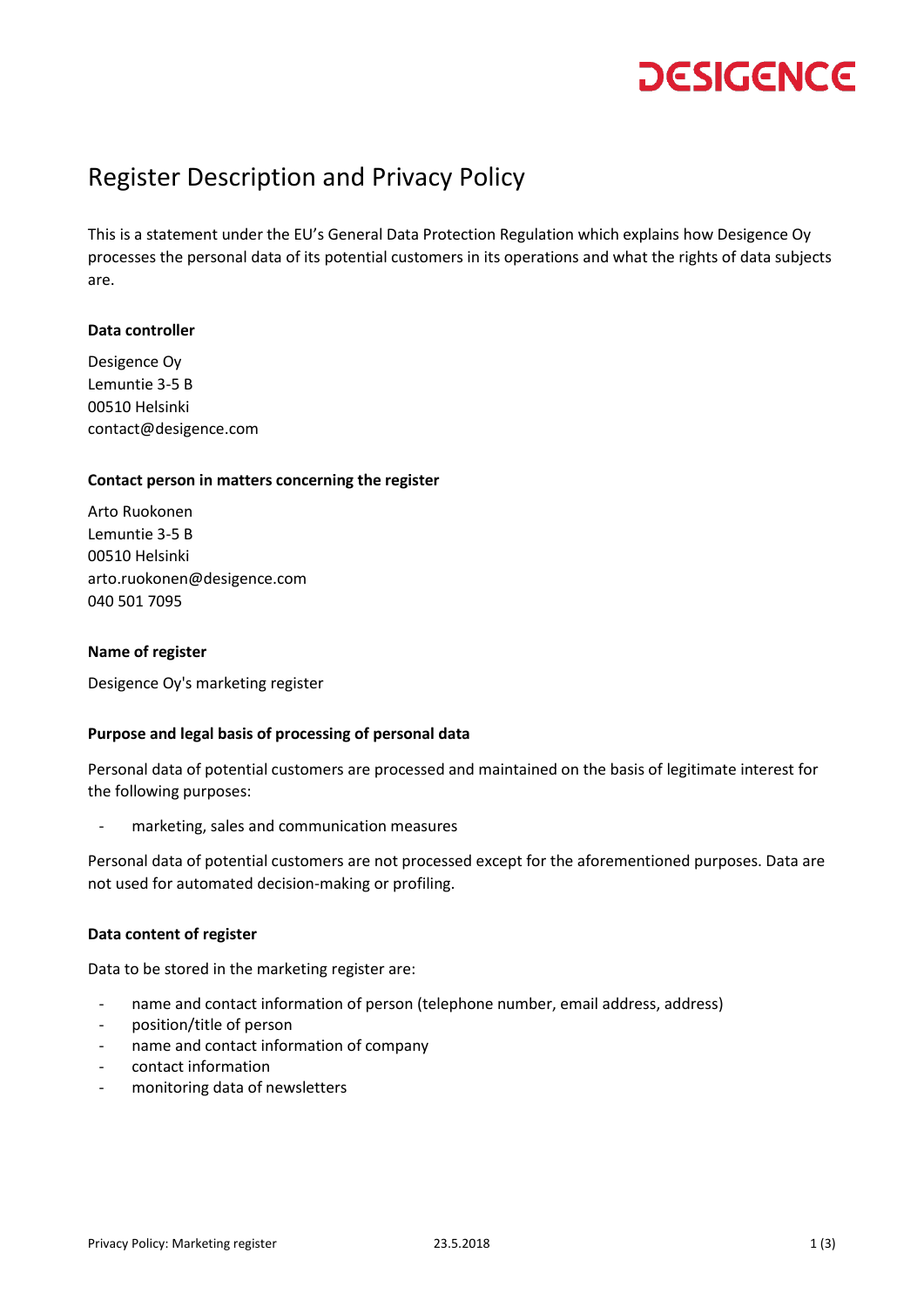# **DESIGENCE**

#### **Regular sources of data**

Data to be stored in the register are obtained from the customer, including from chats, messages sent by online forms, through newsletters, by email, by telephone or from outside sources such as commercial providers of registers of companies or from public websites.

#### **Retention periods of data**

Personal data are kept only for the period of time needed for carrying out the purposes of the data processing. After the time limit, the data are removed entirely or anonymized.

The time limits are:

- when a person's position and job assignments change so that there is no legitimate interest for marketing (data are reviewed at least every 3 years)
- when a person prohibits direct marketing

#### **Regular disclosures of data**

Personal data are not disclosed outside of Desigence Oy for marketing purposes.

Desigence may use reliable cloud services in the processing of personal data. We have verified that all of our service providers take appropriate security measures and make sure that processing is in compliance with requirements of the General Data Protection Regulation. We regularly use the following service providers.

- Taimer (CRM)
- Apsis (newsletters)

#### **Transfer of data outside of the EU or EEA**

Personal data are not transferred outside of the EU/EEA.

#### **Principles of protecting the register**

Access to personal data, devices and services are limited to those people whose work requires it. Data are processed by people who have committed to maintain confidentiality.

If a service provider is used to process personal data, data protection legislation and otherwise proper processing of personal data is ensured by contractual arrangements.

Employees are provided with operational guidelines and training on processing of personal data. Compliance with the principles of personal data processing is monitored by means of internal auditing.

Desigence maintains a high level of security in internal networks. Server computers to be used for processing data and locked cabinets containing manual material are located in facilities protected by means of access control and security systems.

Data are backed up regularly. The confidentiality, integrity, usability, data access and fault tolerance of processing systems and services are ensured by, among other things, security updates and by regularly auditing the systems.